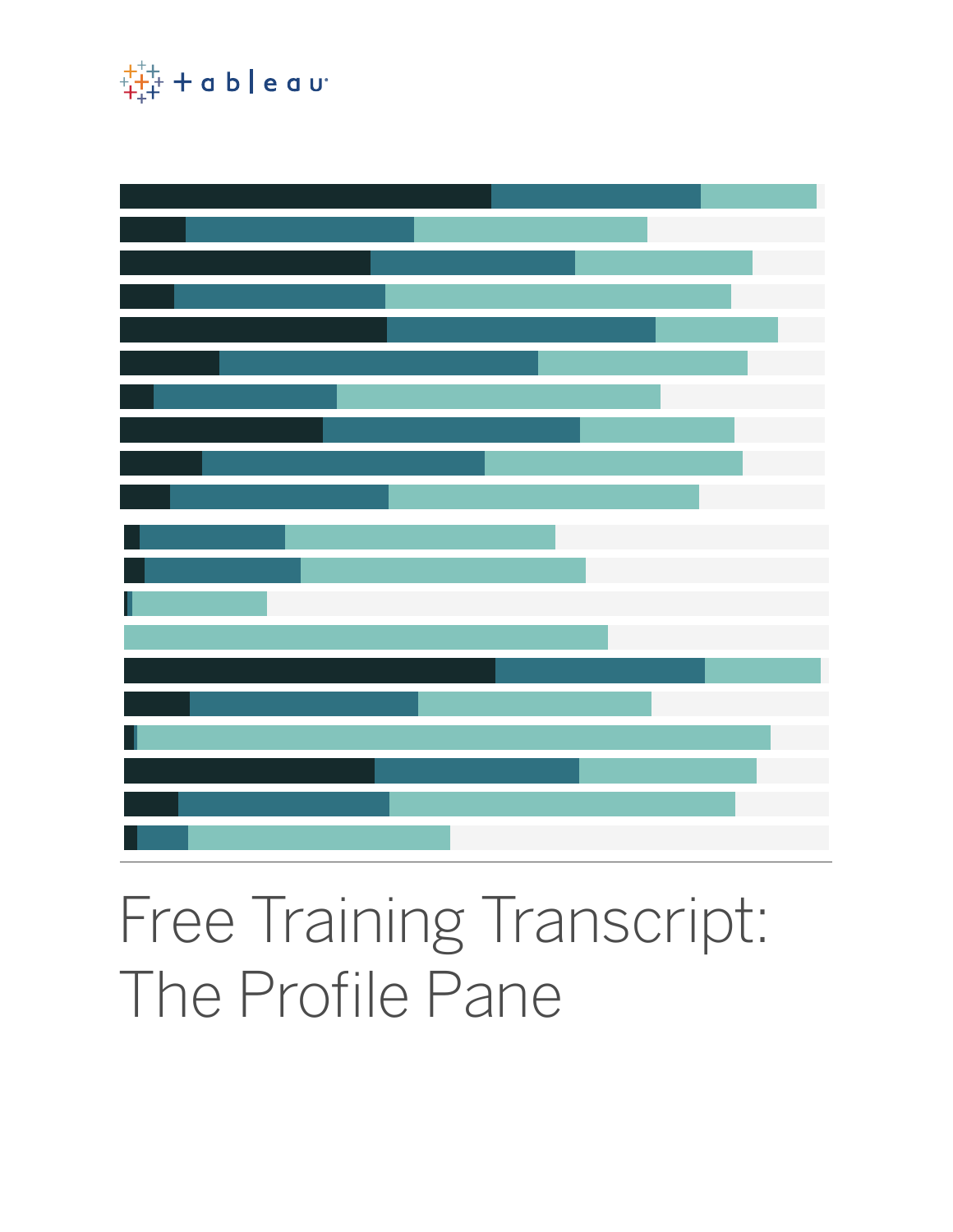Welcome to this video on the Profile Pane in Tableau Prep. You can download the data set and packaged flow file underneath the video to follow along in your own copy of Tableau Prep. We're working with data for bestselling books.

## The Profile Pane

When we're on a cleaning step, indicated in the flow by the bar icon, the pane below the flow is the Profile Pane. (For information on cleaning data, check out the video on the Cleaning Step.)

The Profile Pane helps us explore our data and understand its contents--it's a powerful way of interacting with our data. For discrete data, each grey bar we see represents a value in the field itself. The length of the bar represents the number of records with that value, and the visual scrollbar provides an overview of the distribution of the data. For example, we can see that most titles show up only once in the data, but Ready Player One appears twice. Similarly, most authors appear once, but we can sort and bring the authors with the most records to the top.

## **Highlighting**

If we click on a bar such as this author with the most records, it's highlighted in blue. Across all the other cards, the values associated with this author are also highlighted. Using the visual scrollbar in the Title column, we can find the titles of her books. We can see that her books are in the 10-20 dollar range, they're various ranks, and all occur in the Early & Middle list.

Similarly, if we click on the nulls for the "Weeks on List" field, we see null values here correspond to the nulls in the "Previous Rank" field and the entirety of the Early & Middle and Young Adult lists. It appears those bestseller lists don't provide this information. This highlighting makes it easy to examine the structure of our data and see how the distributions and values of various fields are related.

#### Distributions of Data

Discrete data shows as grey bars with each value in the field represented. Continuous data shows as blue bars in a histogram, representing ranges of the data. Let's look at the Price field. We see the most common prices are 10-20 dollars, with 53 rows of data in this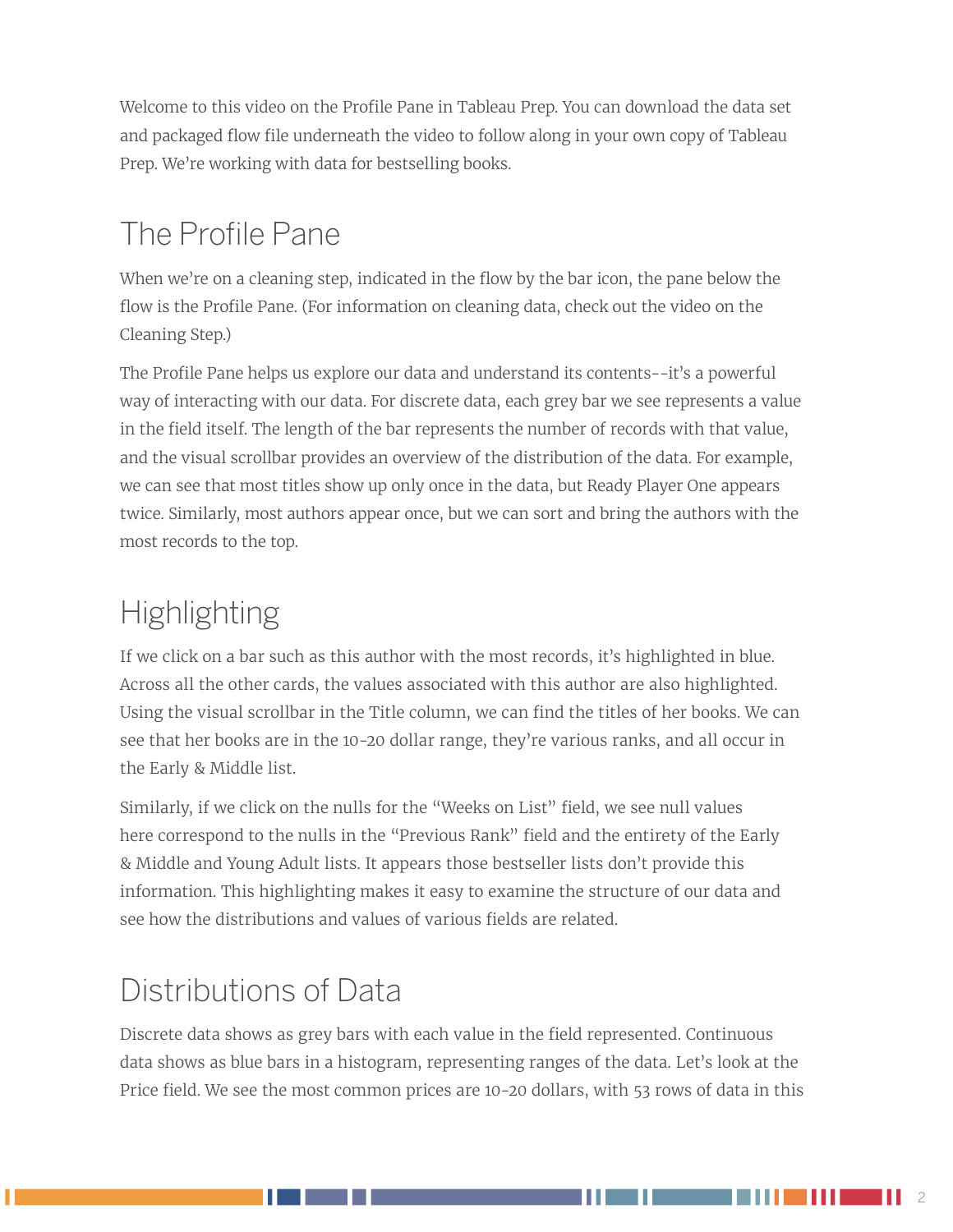bar, and only one row in the 50-60 dollar range.

If we want to see the actual prices themselves, we can open the menu and change the view state from summary (that is, histogram) to detail (showing each value). Now we get a visual scrollbar on the side that shows the more detailed distribution, and we can see three peaks--cheaper books, the slightly pricier range of likely trade paperbacks, and a longer tail with peaks in the upper twenties. Going back to the summary view, if we multiselect the Hardcover lists, we can see sure enough, those higher prices are for hardcovers.

The default view for continuous data is the binned, summary view. This is very useful for outlier detection. For example, in the "Weeks on List" field, it's easy to visually determine there are several records that have been on the bestseller lists far longer than others. We could dig in to see if those are errors of data recording or if they're just abnormally popular books. If we were in the detail view, it'd be much harder to see the gap between the rest of the records and those values.

### Using the Profile Pane to Identify Errors

Let's click into a more complex flow. This time, we're looking at all 4 weeks worth of data for February. We can see that there are a lot of nulls for ISBN, Author, and Title. This is unexpected.

If we click on one of these null bars, we see they're from one specific week. Let's go back to that input. If we click on the plus and select "Insert Step", we can bring up the profile pane for just this week's worth of data. There are no nulls in the Information field, and if we insert another step to compare, all the delimiters look the same as other weeks. There must be something else going on.

Ahhh, wait. It looks like this field is called "Info" for one week, and "Information" for the other. Let's go into the Union and sure enough, we can use these colored bars to identify that the Info/Information columns are mismatched. We'll drag Information onto Info to merge them, and now if we go back to the combined cleaning step, we see those nulls are gone for title and author. (For more information on Unions, check out the video on the Union Step).

However, there are still some odd bars showing in the profile pane. There are some null prices, and some blanks for ISBN. If we click on either of those bars, we see it's just Trade Paperback Fiction from the week of the 21st. Let's go back and look at that data.

a shekara